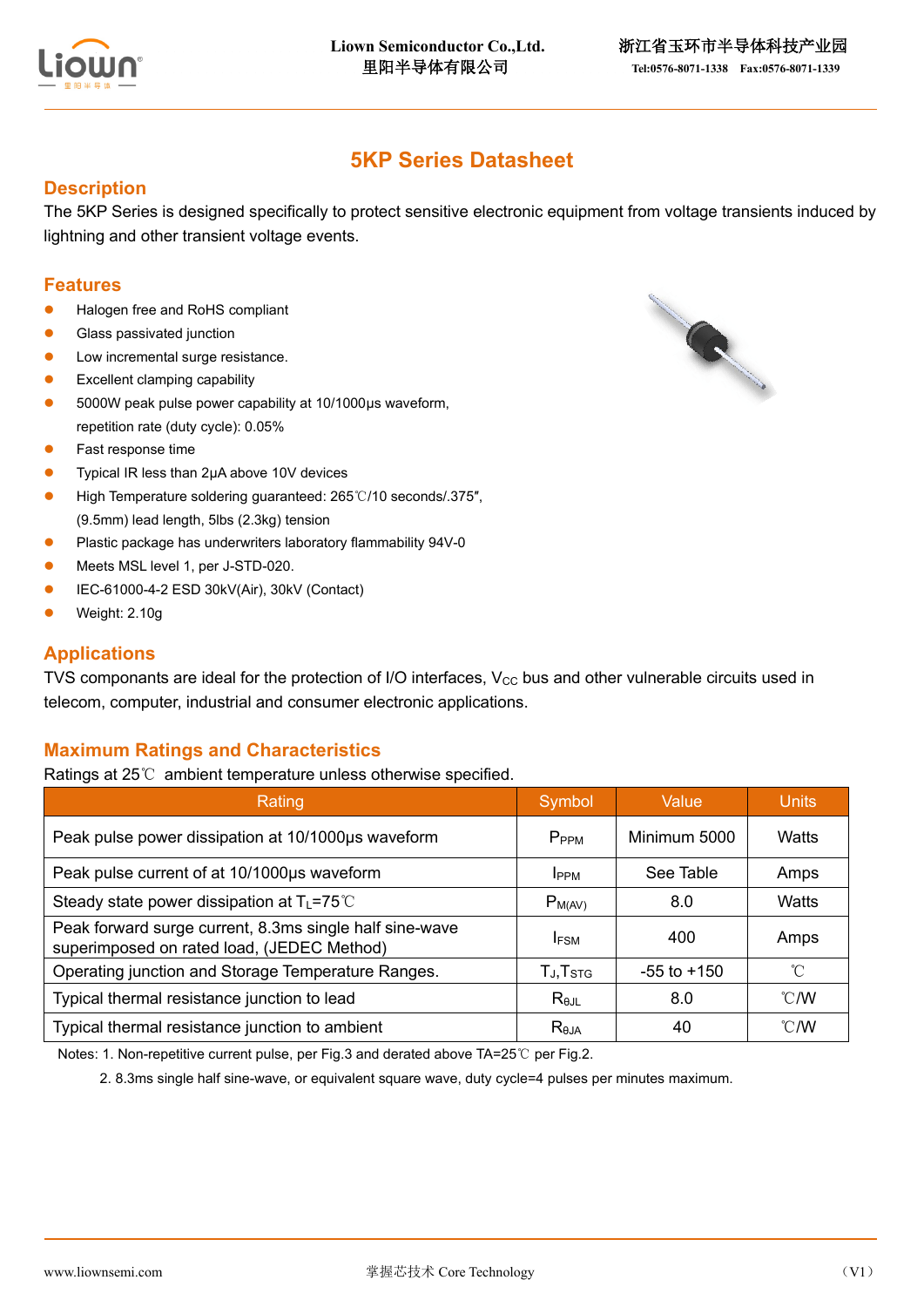

# **Dimensions (P600)**



# **Electrical Characteristics (TA=25**℃**)**

| <b>Part Number</b> |                 | <b>Reverse</b><br>Stand-Off<br>Voltage | <b>Breakdown</b><br>Voltage<br>@I <sub>T</sub> |        | <b>Test</b><br><b>Current</b> | <b>Maximum</b><br><b>Clamping</b><br>Voltage<br>@ | Peak<br>Pulse<br><b>Current</b> | <b>Reverse</b><br>Leakage<br>$@V_R$ |
|--------------------|-----------------|----------------------------------------|------------------------------------------------|--------|-------------------------------|---------------------------------------------------|---------------------------------|-------------------------------------|
| Uni                | Bi              | $V_R(V)$                               | Min(V)                                         | Max(V) | $I_T(mA)$                     | $V_C(V)$                                          | $I_{PP}(A)$                     | $I_R(\mu A)$                        |
| 5KP5.0A            | 5KP5.0CA        | 5.0                                    | 6.40                                           | 7.00   | 50                            | 9.2                                               | 554.3                           | 2000                                |
| 5KP6.0A            | 5KP6.0CA        | 6.0                                    | 6.67                                           | 7.37   | 50                            | 10.3                                              | 495.1                           | 1500                                |
| 5KP6.5A            | 5KP6.5CA        | 6.5                                    | 7.22                                           | 7.98   | 50                            | 11.2                                              | 455.4                           | 1000                                |
| 5KP7.0A            | <b>5KP7.0CA</b> | 7.0                                    | 7.78                                           | 8.60   | 50                            | 12.0                                              | 425.0                           | 800                                 |
| 5KP7.5A            | 5KP7.5CA        | 7.5                                    | 8.33                                           | 9.21   | 5                             | 12.9                                              | 395.3                           | 250                                 |
| 5KP8.0A            | 5KP8.0CA        | 8.0                                    | 8.89                                           | 9.83   | $\overline{5}$                | 13.6                                              | 375.0                           | 150                                 |
| 5KP8.5A            | 5KP8.5CA        | 8.5                                    | 9.44                                           | 10.40  | 5                             | 14.4                                              | 354.2                           | 50                                  |
| 5KP9.0A            | 5KP9.0CA        | 9.0                                    | 10.00                                          | 11.10  | 5                             | 15.4                                              | 331.2                           | 20                                  |
| <b>5KP10A</b>      | 5KP10CA         | 10.0                                   | 11.10                                          | 12.30  | 5                             | 17.0                                              | 300.0                           | 10                                  |
| <b>5KP11A</b>      | 5KP11CA         | 11.0                                   | 12.20                                          | 13.50  | 5                             | 18.2                                              | 280.2                           | $\overline{2}$                      |
| <b>5KP12A</b>      | 5KP12CA         | 12.0                                   | 13.30                                          | 14.70  | 5                             | 19.9                                              | 256.3                           | $\overline{2}$                      |
| <b>5KP13A</b>      | 5KP13CA         | 13.0                                   | 14.40                                          | 15.90  | 5                             | 21.5                                              | 237.2                           | $\overline{2}$                      |
| <b>5KP14A</b>      | 5KP14CA         | 14.0                                   | 15.60                                          | 17.20  | 5                             | 23.2                                              | 219.8                           | $\overline{2}$                      |
| <b>5KP15A</b>      | 5KP15CA         | 15.0                                   | 16.70                                          | 18.50  | 5                             | 24.4                                              | 209.0                           | $\overline{2}$                      |
| <b>5KP16A</b>      | 5KP16CA         | 16.0                                   | 17.80                                          | 19.70  | 5                             | 26.0                                              | 196.2                           | $\overline{2}$                      |
| <b>5KP17A</b>      | 5KP17CA         | 17.0                                   | 18.90                                          | 20.90  | 5                             | 27.6                                              | 184.8                           | $\overline{2}$                      |
| <b>5KP18A</b>      | 5KP18CA         | 18.0                                   | 20.00                                          | 22.10  | 5                             | 29.2                                              | 174.7                           | $\overline{2}$                      |
| <b>5KP20A</b>      | 5KP20CA         | 20.0                                   | 22.20                                          | 24.50  | 5                             | 32.4                                              | 157.4                           | $\overline{2}$                      |
| 5KP22A             | 5KP22CA         | 22.0                                   | 24.40                                          | 26.90  | 5                             | 35.5                                              | 143.7                           | $\overline{2}$                      |
| <b>5KP24A</b>      | 5KP24CA         | 24.0                                   | 26.70                                          | 29.50  | 5                             | 38.9                                              | 131.1                           | $\overline{2}$                      |
| 5KP26A             | 5KP26CA         | 26.0                                   | 28.90                                          | 28.90  | 5                             | 42.1                                              | 121.1                           | $\overline{2}$                      |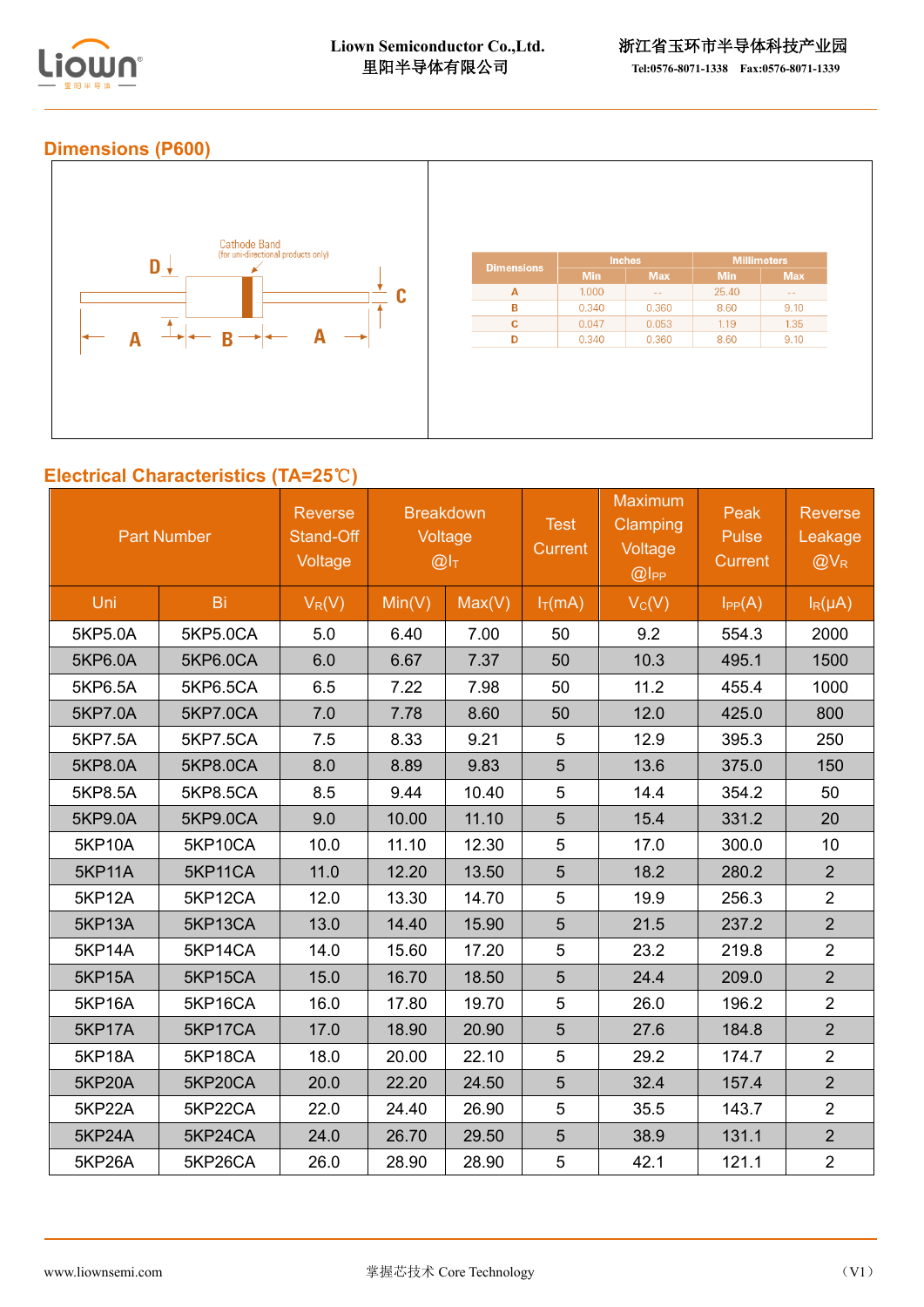

# **Electrical Characteristics (TA=25**℃**)**

| <b>Part Number</b> |                 | <b>Reverse</b><br>Stand-Off<br>Voltage | <b>Breakdown</b><br>Voltage<br>@I <sub>T</sub> |        | <b>Test</b><br>Current | <b>Maximum</b><br><b>Clamping</b><br>Voltage<br>$@$ IPP | Peak<br>Pulse<br>Current | <b>Reverse</b><br>Leakage<br>$@V_{R}$ |
|--------------------|-----------------|----------------------------------------|------------------------------------------------|--------|------------------------|---------------------------------------------------------|--------------------------|---------------------------------------|
| Unil               | Bi              | $V_R(V)$                               | Min(V)                                         | Max(V) | $I_T(mA)$              | $V_C(V)$                                                | $I_{PP}(A)$              | $I_R(\mu A)$                          |
| 5KP28A             | 5KP28CA         | 28.0                                   | 31.10                                          | 34.40  | 5                      | 45.4                                                    | 112.3                    | $\overline{2}$                        |
| <b>5KP30A</b>      | 5KP30CA         | 30.0                                   | 33.30                                          | 36.80  | 5                      | 48.4                                                    | 105.4                    | $\overline{2}$                        |
| <b>5KP33A</b>      | 5KP33CA         | 33.0                                   | 36.70                                          | 40.60  | 5                      | 53.3                                                    | 95.7                     | $\overline{2}$                        |
| <b>5KP36A</b>      | 5KP36CA         | 36.0                                   | 40.00                                          | 44.20  | 5                      | 58.1                                                    | 87.8                     | $\overline{2}$                        |
| 5KP40A             | 5KP40CA         | 40.0                                   | 44.40                                          | 49.10  | 5                      | 64.5                                                    | 79.1                     | $\overline{2}$                        |
| 5KP43A             | 5KP43CA         | 43.0                                   | 47.80                                          | 52.80  | 5                      | 69.4                                                    | 73.5                     | $\overline{2}$                        |
| <b>5KP45A</b>      | 5KP45CA         | 45.0                                   | 50.00                                          | 55.30  | 5                      | 72.7                                                    | 70.2                     | $\overline{2}$                        |
| <b>5KP48A</b>      | 5KP48CA         | 48.0                                   | 53.30                                          | 58.90  | 5                      | 77.4                                                    | 65.9                     | $\overline{2}$                        |
| 5KP51A             | 5KP51CA         | 51.0                                   | 56.70                                          | 62.70  | 5                      | 82.4                                                    | 61.9                     | $\overline{2}$                        |
| <b>5KP54A</b>      | 5KP54CA         | 54.0                                   | 60.00                                          | 66.30  | 5                      | 87.1                                                    | 58.6                     | $\overline{2}$                        |
| <b>5KP58A</b>      | 5KP58CA         | 58.0                                   | 64.40                                          | 71.20  | 5                      | 93.6                                                    | 54.5                     | $\overline{2}$                        |
| <b>5KP60A</b>      | 5KP60CA         | 60.0                                   | 66.70                                          | 73.70  | 5                      | 96.8                                                    | 52.7                     | $\overline{2}$                        |
| 5KP64A             | 5KP64CA         | 64.0                                   | 71.10                                          | 78.60  | 5                      | 103.0                                                   | 49.5                     | $\overline{2}$                        |
| <b>5KP70A</b>      | 5KP70CA         | 70.0                                   | 77.80                                          | 86.00  | 5                      | 113.0                                                   | 45.1                     | $\overline{2}$                        |
| <b>5KP75A</b>      | 5KP75CA         | 75.0                                   | 83.30                                          | 92.10  | 5                      | 121.0                                                   | 42.1                     | $\overline{2}$                        |
| 5KP78A             | 5KP78CA         | 78.0                                   | 86.70                                          | 95.80  | 5                      | 126.0                                                   | 40.5                     | $\overline{2}$                        |
| <b>5KP85A</b>      | 5KP85CA         | 85.0                                   | 94.40                                          | 104.0  | 5                      | 137.0                                                   | 37.2                     | $\overline{2}$                        |
| <b>5KP90A</b>      | 5KP90CA         | 90.0                                   | 100.0                                          | 111.0  | 5                      | 146.0                                                   | 34.9                     | $\overline{2}$                        |
| 5KP100A            | 5KP100CA        | 100.0                                  | 110.0                                          | 123.0  | 5                      | 162.0                                                   | 31.5                     | $\overline{2}$                        |
| 5KP110A            | <b>5KP110CA</b> | 110.0                                  | 122.0                                          | 135.0  | 5                      | 177.0                                                   | 28.8                     | 2 <sup>2</sup>                        |
| 5KP120A            | 5KP120CA        | 120.0                                  | 133.0                                          | 147.0  | 5                      | 193.0                                                   | 26.4                     | $\overline{2}$                        |
| 5KP130A            | 5KP130CA        | 130.0                                  | 144.0                                          | 159.0  | 5                      | 209.0                                                   | 24.4                     | $\overline{2}$                        |
| 5KP150A            | 5KP150CA        | 150.0                                  | 167.0                                          | 185.0  | 5                      | 243.0                                                   | 21.0                     | $\overline{2}$                        |
| 5KP160A            | 5KP160CA        | 160.0                                  | 178.0                                          | 197.0  | 5                      | 259.0                                                   | 19.7                     | $\overline{2}$                        |
| 5KP170A            | 5KP170CA        | 170.0                                  | 189.0                                          | 209.0  | 5                      | 275.0                                                   | 18.5                     | $2^{\circ}$                           |
| 5KP180A            | <b>5KP180CA</b> | 180.0                                  | 201.0                                          | 222.0  | 5                      | 292.0                                                   | 17.5                     | 2 <sup>1</sup>                        |
| 5KP190A            | 5KP190CA        | 190.0                                  | 211.0                                          | 233.0  | 5                      | 310.0                                                   | 16.5                     | $\overline{2}$                        |
| 5KP200A            | 5KP200CA        | 200.0                                  | 224.0                                          | 247.0  | 5                      | 329.2                                                   | 15.5                     | 2 <sup>1</sup>                        |
| 5KP210A            | 5KP210CA        | 210.0                                  | 237.0                                          | 263.0  | 5                      | 349.5                                                   | 14.6                     | $\overline{2}$                        |
| 5KP220A            | 5KP220CA        | 220.0                                  | 246.0                                          | 272.0  | 5                      | 371.1                                                   | 13.7                     | 2 <sup>1</sup>                        |
| 5KP250A            | 5KP250CA        | 250.0                                  | 277.0                                          | 306.0  | 5                      | 425.0                                                   | 12.0                     | $\overline{2}$                        |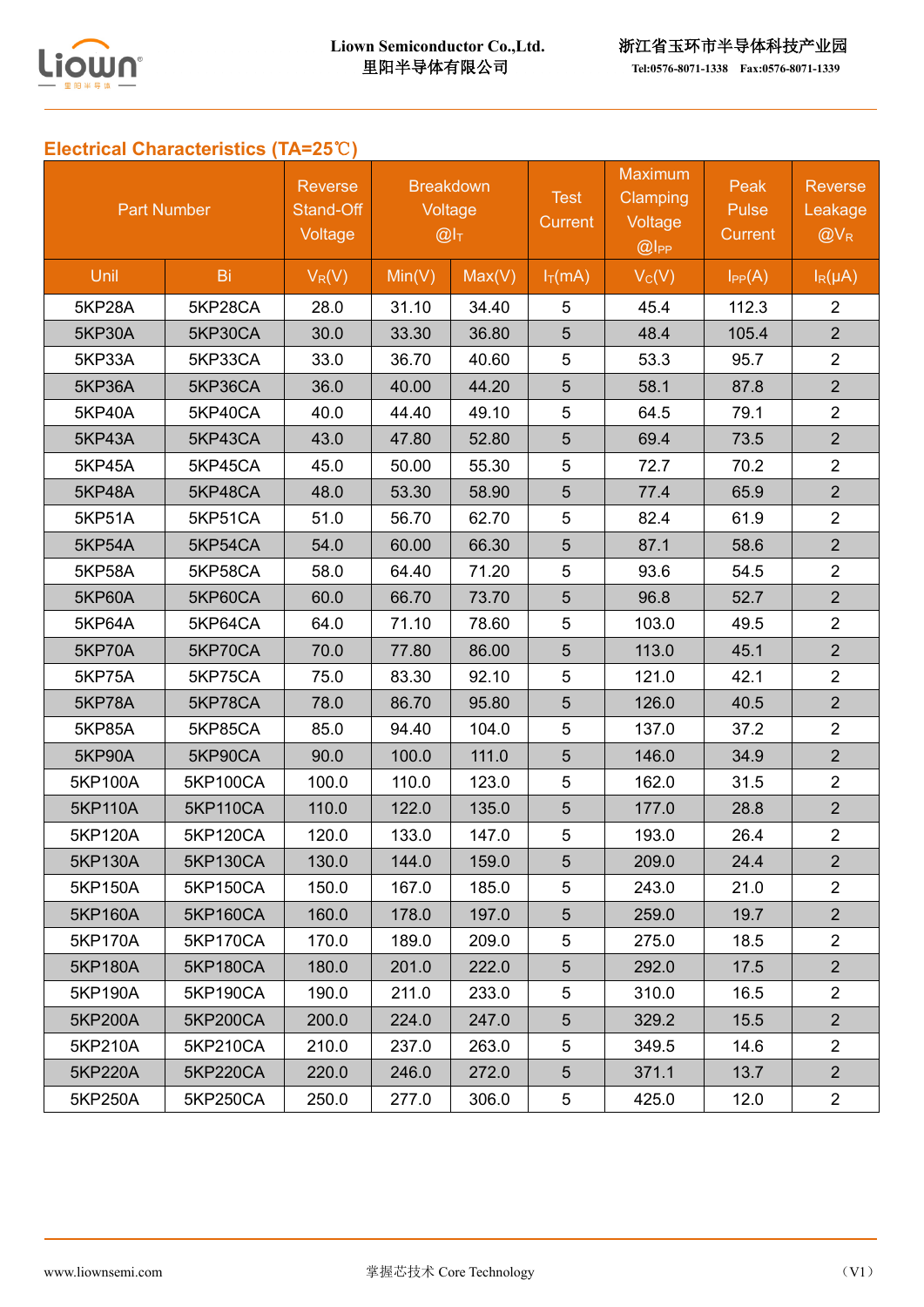

## **Ratings and Characteristic Curves (Ta=25**℃ **unless otherwise noted)**

#### Figure 1. Peak Pulse Power Rating Curve



#### Figure 3. Pulse Waveform



Figure 5. Steady State Power Dissipation Derating **Curve** 



#### Figure 2. Pulse Derating Curve



#### Figure 4. Typical Junction Capacitance



Figure 6. Maximum Non-Repetitive Forward Surge Current Uni-Directional Only

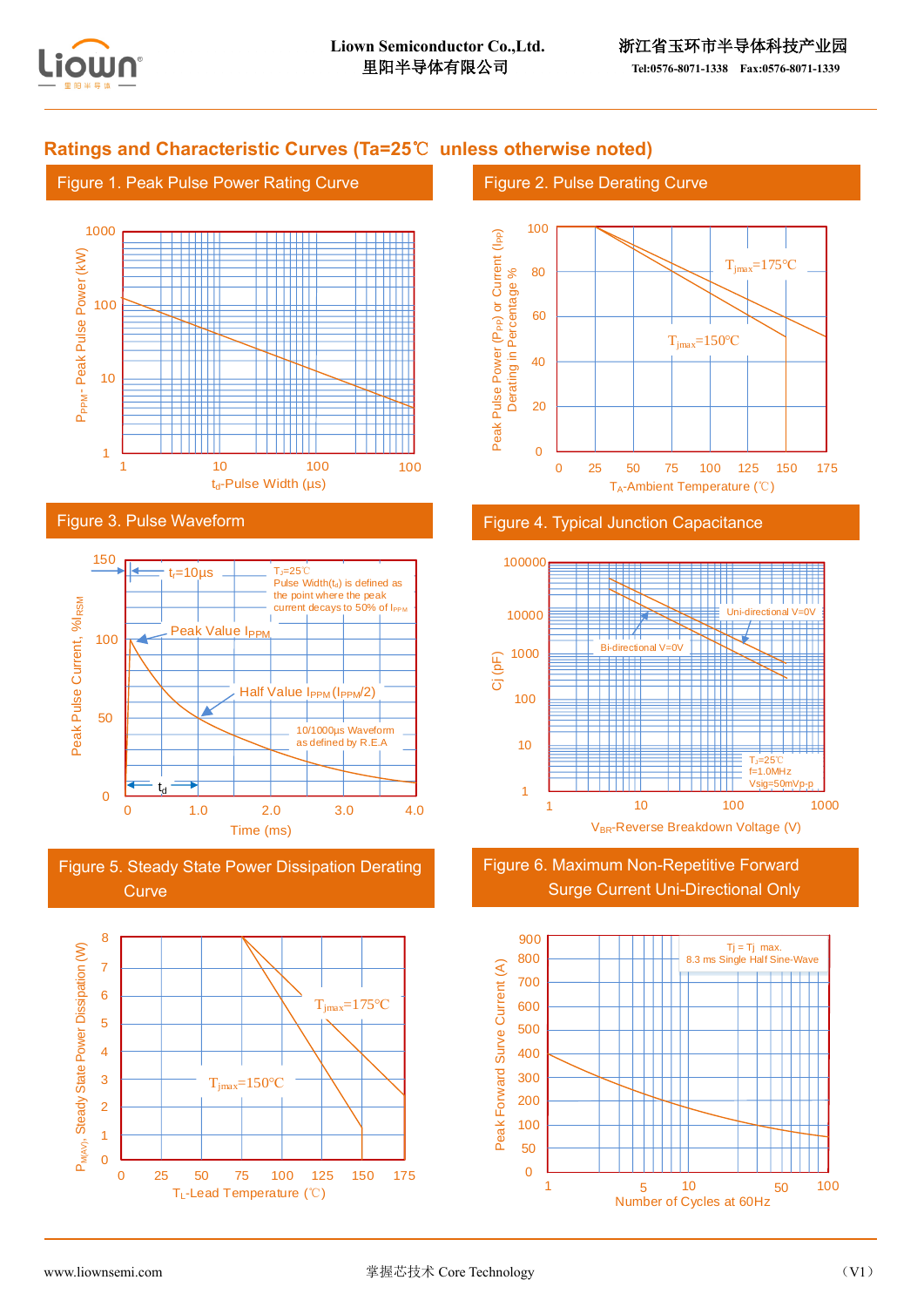

# **Marking Code**



## **Part Number Code**



# **Soldering Parameters**